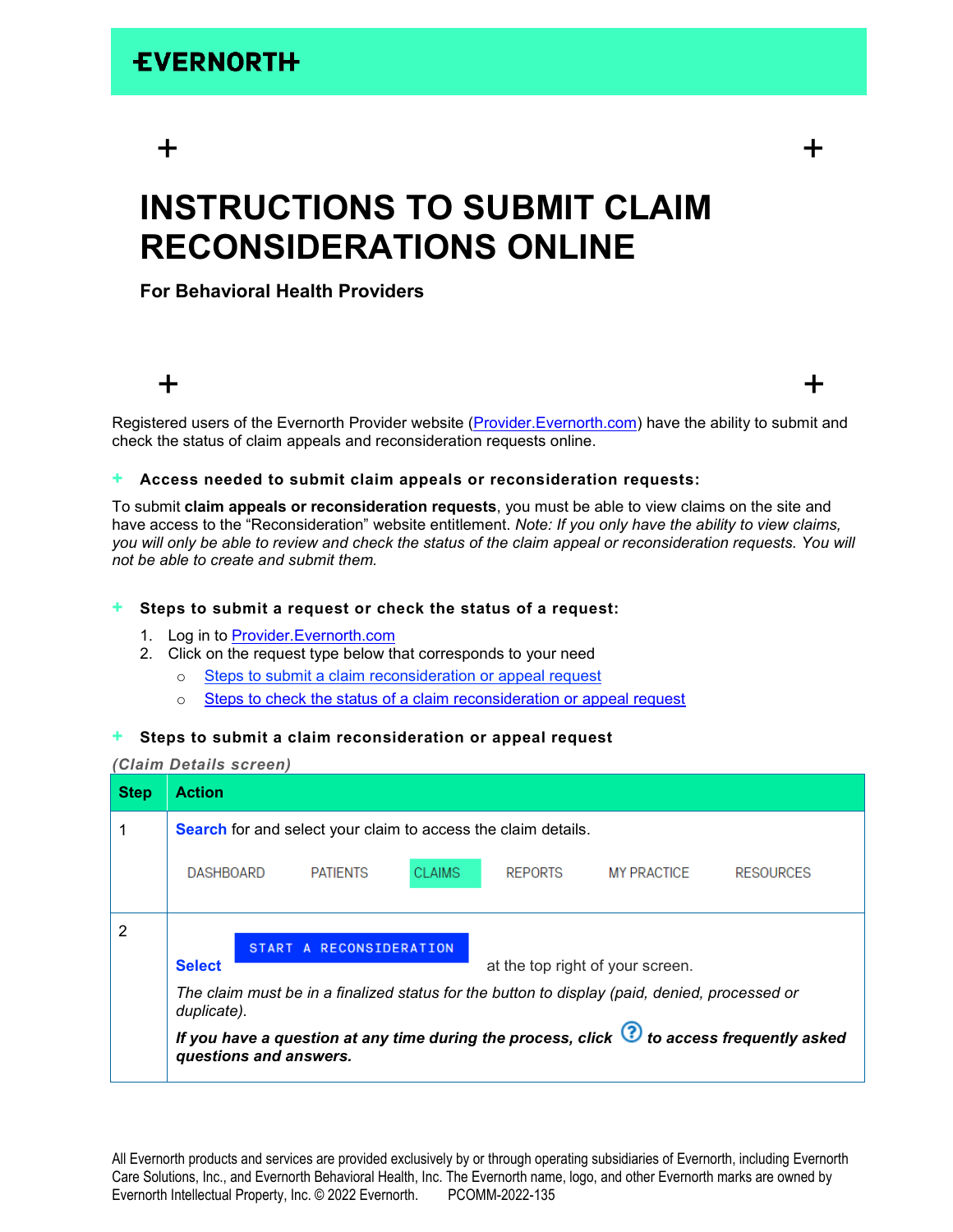| 3 | On the Start a Reconsideration screen, select:                                                                                                                                                                                                                                  |  |  |  |  |  |  |  |  |
|---|---------------------------------------------------------------------------------------------------------------------------------------------------------------------------------------------------------------------------------------------------------------------------------|--|--|--|--|--|--|--|--|
|   | The provider.                                                                                                                                                                                                                                                                   |  |  |  |  |  |  |  |  |
|   | The state where the services were rendered.                                                                                                                                                                                                                                     |  |  |  |  |  |  |  |  |
|   | The appropriate radio button for if the claim processed In-Network or Out-of-Network.                                                                                                                                                                                           |  |  |  |  |  |  |  |  |
|   | CONTINUE TO RECONSIDERATION                                                                                                                                                                                                                                                     |  |  |  |  |  |  |  |  |
| 4 | If the last claim processed date is outside of standard time frames, a screen will appear for<br>you to explain the reason.                                                                                                                                                     |  |  |  |  |  |  |  |  |
|   | Four options will display. Select one of them to continue. You will then be directed to the next step.                                                                                                                                                                          |  |  |  |  |  |  |  |  |
|   | This screen will only appear if the last processed date is outside of typical time frames.                                                                                                                                                                                      |  |  |  |  |  |  |  |  |
| 5 | What do I want to request for this claim?                                                                                                                                                                                                                                       |  |  |  |  |  |  |  |  |
|   | A screen with six options will display. Pick the one that best describes the issue with the claim. The<br>next screen that displays will depend on your selection.                                                                                                              |  |  |  |  |  |  |  |  |
|   | <b>O</b> Previous                                                                                                                                                                                                                                                               |  |  |  |  |  |  |  |  |
| 6 | On this screen, select the more detailed reason for your request.                                                                                                                                                                                                               |  |  |  |  |  |  |  |  |
|   | SAVE FOR LATER                                                                                                                                                                                                                                                                  |  |  |  |  |  |  |  |  |
|   | Saving your work creates an "open draft" request that has not yet been submitted. You must<br>update or submit an open draft within 5 calendar days.                                                                                                                            |  |  |  |  |  |  |  |  |
| 7 | Depending on your selection in step 5, the next screen will let you know if you can proceed with the<br>request. If your request requires a corrected claim, you cannot proceed and will be directed to<br>submit a corrected claim using your normal claim submission process. |  |  |  |  |  |  |  |  |
|   | Please do not upload new or corrected claims.                                                                                                                                                                                                                                   |  |  |  |  |  |  |  |  |
| 8 | Your selection in steps 5 and 6 determines if your request will be sent to the adjustment team or if<br>it will be sent to the national <b>appeals</b> team.                                                                                                                    |  |  |  |  |  |  |  |  |
|   | For an appeal, you will first need to select the appropriate radio button:                                                                                                                                                                                                      |  |  |  |  |  |  |  |  |
|   | IS THIS APPEALS REQUEST ON BEHALF OF THE PROVIDER OR THE PATIENT?                                                                                                                                                                                                               |  |  |  |  |  |  |  |  |
|   | $\circledbullet$ Provider<br>Patient                                                                                                                                                                                                                                            |  |  |  |  |  |  |  |  |
|   | <b>CONTINUE</b>                                                                                                                                                                                                                                                                 |  |  |  |  |  |  |  |  |
|   | SAVE FOR LATER                                                                                                                                                                                                                                                                  |  |  |  |  |  |  |  |  |
|   | Saving your work creates an "open draft" request that has not yet been submitted.<br>You must update or submit an open draft within 5 calendar days.                                                                                                                            |  |  |  |  |  |  |  |  |

All Evernorth products and services are provided exclusively by or through operating subsidiaries of Evernorth, including Evernorth Care Solutions, Inc., and Evernorth Behavioral Health, Inc. The Evernorth name, logo, and other Evernorth marks are owned by Evernorth Intellectual Property, Inc. © 2022 Evernorth. PCOMM-2022-135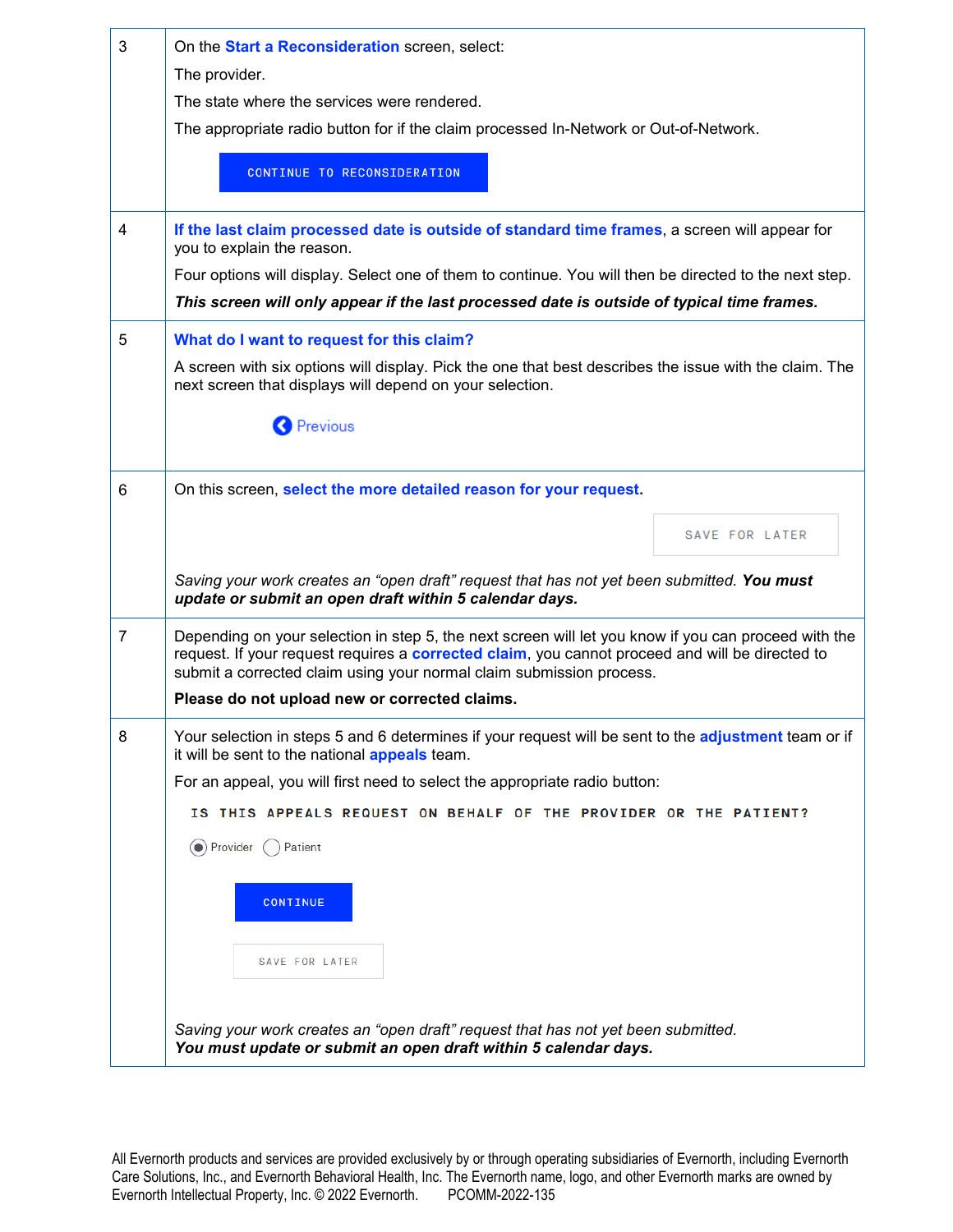| 9  | If you clicked Continue in step 8, the request will proceed to the <b>documentation step</b> .                                                                                                                                                                                                                                                                                                                             |  |  |  |  |  |  |  |  |
|----|----------------------------------------------------------------------------------------------------------------------------------------------------------------------------------------------------------------------------------------------------------------------------------------------------------------------------------------------------------------------------------------------------------------------------|--|--|--|--|--|--|--|--|
|    | <b>DOCUMENTS</b><br><b>SUMMARY</b><br><b>CONFIRMATION</b><br>QUESTIONNAIRE<br>2.                                                                                                                                                                                                                                                                                                                                           |  |  |  |  |  |  |  |  |
|    | Verify and update as needed, enter the submitter contact information and enter precertification<br>number, if applicable.                                                                                                                                                                                                                                                                                                  |  |  |  |  |  |  |  |  |
|    | In the documentation section, you can type a note to explain your request.                                                                                                                                                                                                                                                                                                                                                 |  |  |  |  |  |  |  |  |
| 10 | If your request requires supporting documentation, review the Attachment Agreement and<br>click Accept. Drag and drop or browse your computer to locate the supporting documentation files.                                                                                                                                                                                                                                |  |  |  |  |  |  |  |  |
|    | What should I attach?                                                                                                                                                                                                                                                                                                                                                                                                      |  |  |  |  |  |  |  |  |
|    | Attach up to 10 files - each file with a maximum size of 64MB. Accepted file types: .png, .bmp, .gif,<br>jpeg, .tif, .tiff, .pdf. File names must be at least 5 characters and cannot exceed 128 characters or<br>contain any spaces or special characters except: hyphen $(-)$ , at $(\omega)$ , period $(.)$ , exclamation<br>$(!)$ , underscore $( )$ and ampersand $( 8)$ . Two files cannot have the exact same name. |  |  |  |  |  |  |  |  |
|    | Once you have completed these actions, you will have three options:                                                                                                                                                                                                                                                                                                                                                        |  |  |  |  |  |  |  |  |
|    | 1) Click Continue to proceed to the next step OR                                                                                                                                                                                                                                                                                                                                                                           |  |  |  |  |  |  |  |  |
|    | 2) Click Save for Later to save a draft of your work to come back and submit later OR                                                                                                                                                                                                                                                                                                                                      |  |  |  |  |  |  |  |  |
|    | Exit                                                                                                                                                                                                                                                                                                                                                                                                                       |  |  |  |  |  |  |  |  |
| 11 | If you clicked Continue in step 10, your request will proceed to the <b>Summary step</b> .                                                                                                                                                                                                                                                                                                                                 |  |  |  |  |  |  |  |  |
|    | <b>SUMMARY</b><br><b>CONFIRMATION</b><br>QUESTIONNAIRE<br>DOCUMENTS                                                                                                                                                                                                                                                                                                                                                        |  |  |  |  |  |  |  |  |
|    | This step allows you to review what you have included in the request and are about to submit for<br>processing.                                                                                                                                                                                                                                                                                                            |  |  |  |  |  |  |  |  |
|    | <b>C</b> Previous                                                                                                                                                                                                                                                                                                                                                                                                          |  |  |  |  |  |  |  |  |
|    |                                                                                                                                                                                                                                                                                                                                                                                                                            |  |  |  |  |  |  |  |  |
|    | <b>SUBMIT</b><br>Exit                                                                                                                                                                                                                                                                                                                                                                                                      |  |  |  |  |  |  |  |  |
| 12 | If you submitted your request in step 11, you will be directed to the <b>Confirmation</b> page.                                                                                                                                                                                                                                                                                                                            |  |  |  |  |  |  |  |  |
|    | QUESTIONNAIRE<br><b>CONFIRMATION</b><br><b>DOCUMENTS</b><br><b>SUMMARY</b>                                                                                                                                                                                                                                                                                                                                                 |  |  |  |  |  |  |  |  |
|    | On the Confirmation page, you can copy the Reconsideration Request Number or download a<br>detailed copy of the confirmation page.                                                                                                                                                                                                                                                                                         |  |  |  |  |  |  |  |  |
|    | Download as PDF<br>Copy Number                                                                                                                                                                                                                                                                                                                                                                                             |  |  |  |  |  |  |  |  |
|    | The typical time frame for processing a simple adjustment or reconsideration is 5 to 10<br>business days. The time frame for processing appeals is affected by state mandates,<br>contract requirements, etc.                                                                                                                                                                                                              |  |  |  |  |  |  |  |  |

All Evernorth products and services are provided exclusively by or through operating subsidiaries of Evernorth, including Evernorth Care Solutions, Inc., and Evernorth Behavioral Health, Inc. The Evernorth name, logo, and other Evernorth marks are owned by Evernorth Intellectual Property, Inc. © 2022 Evernorth. PCOMM-2022-135